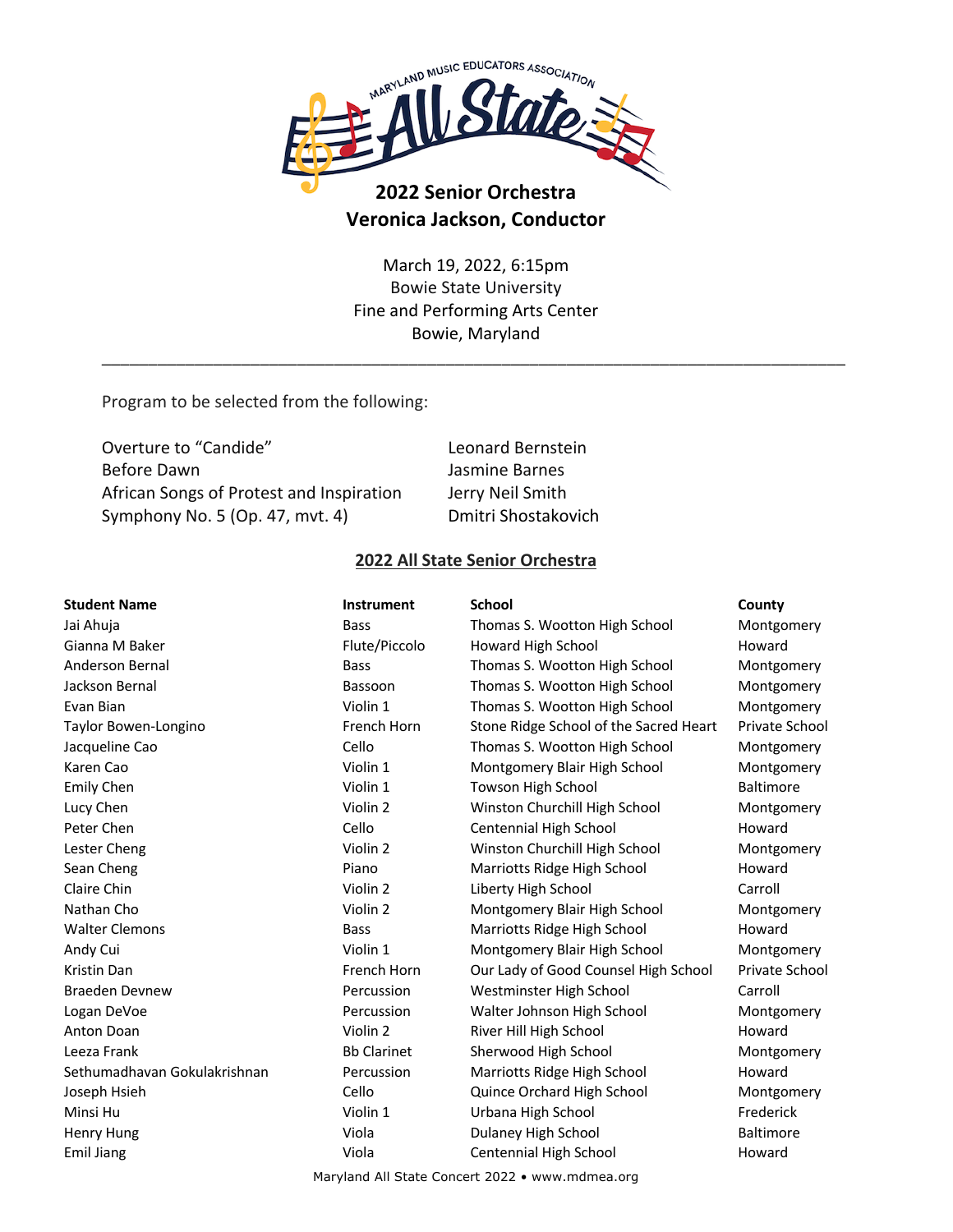**Student Name Instrument School County** Irene Ki Violin 2 Tuscarora High School Frederick Elanor Kim **Bb Clarinet** River Hill High School Howard Howard Ellie Kim Violin 2 Eleanor Roosevelt High School Prince George's Hamin Kim **Bb Clarinet** Marriotts Ridge High School Howard Jireh Kim Trumpet Thomas S. Wootton High School Montgomery JJ Kim Violin 1 Walter Johnson High School Montgomery Luke Kim Violin 2 Rockbridge Academy Private School Rachel Kim **Rachel Kim Community Community** Viola Reservoir High School **Howard** Howard Mark Henry Kuznik **Nark Henry Kuznik Communist Communist Communist Communist Communist Communist Communist Communist Communist Communist Communist Communist Communist Communist Communist Communist Communist Communist Commu** Daeyong Kwon **CENT CENTER CONTAINER IN THE CENTER OF CENTER A** Centennial High School **Howard** Howard Yunah Kwon **Charlotter Communist Communist Communist Contennial High School Communist Communist Communist Communist Communist Communist Communist Communist Communist Communist Communist Communist Communist Communist Commun** Jane Lee **The Contract Contract Contract Contract Contract Contract Contract Contract Contract Contract Contract Contract Contract Contract Contract Contract Contract Contract Contract Contract Contract Contract Contract C** Jason Lee **Thomas S. Wootton High School** Montgomery Kara Lewis **Trumpet** James M. Bennett High School Wicomico Grace Li **Calculation Community Community** Violin 2 River Hill High School **Howard** Howard Ryan Li **National Life Common Common Common Violin 2** Marriotts Ridge High School **Howard** Allie Liu Centennial High School Howard Nights Centennial High School Howard Kexin Liu **Martin Albert Communist Communist Communist Communist Communist Communist Communist Communist Communist Communist Communist Communist Communist Communist Communist Communist Communist Communist Communist Communi** Marissa Mandir **Nation 2018** Violin 1 Winston Churchill High School Montgomery Gordon Mei **Christian Centennial High School Howard** Howard Jonathan Mei **School Centennial High School Howard** Violin 1 Centennial High School **Howard** Zameel Mohammed **Bass Clarinet** Richard Montgomery High School Montgomery Montgomery Karim Najjar **Tuba** Tuba Winston Churchill High School Montgomery Catherine Nan **Flute** Flute Winston Churchill High School Montgomery Nikhy Nath **Percussion** River Hill High School **Howard** Howard Dia Nawathe **National Accord Centennial High School** Howard Howard Sunil Pateel **French Horn** Reservoir High School **Howard** Howard Kevin Rha **Violin 2** Violin 2 Montgomery Blair High School Montgomery Montgomery Rebecca Ruggles **Bass** Bass Bass Dulaney High School Baltimore Katie Russo Bass Broadneck High School Anne Arundel Evan Salter **Trombone** Centennial High School Howard Nathan Shan Cello Montgomery Blair High School Montgomery Lauren M. Shieh Violin 2 Elizabeth Seton High School Private School Alice Song **Viola** Viola **Thomas S. Wootton High School** Montgomery Kayden Tafrishi Trombone River Hill High School Howard Crystal Wang The Bryn Mawr School Private School Crystal Wang Private School Private School Private School Justin Wang Cello Gilman School Private School Michael Wang **Montgomery Blair High School** Montgomery Blair High School Montgomery Tara Wasik **Bassoon** Bassoon Thomas S. Wootton High School Montgomery Alan Whitman **Violin 2** Wiolin 2 Montgomery Blair High School Montgomery Montgomery Bianca Elena Wilson Bass Broadneck High School Anne Arundel Katie Xiang **Viola** Viola **Winston Churchill High School** Montgomery Montgomery Claire Xu Viola Montgomery Blair High School Montgomery Ethan Yen Cello Winston Churchill High School Montgomery Allen Hyunmin Yoo Cello Winston Churchill High School Montgomery Brandon Yoon **Brandon Yoon** Violin 1 Towson High School Baltimore Benjamin Yu **Cello** Cello McDonogh School Private School Private School Private School Private School Private School Faith Zhang The School Churchill High School Montgomery Violin 1 Winston Churchill High School Montgomery Kevin Zhang Thang Theorem Collin 2 Urbana High School Frederick Frederick Yifan Zhang North Hagerstown High School Washington North Hagerstown High School Washington Justin Zhou Viola Centennial High School Howard